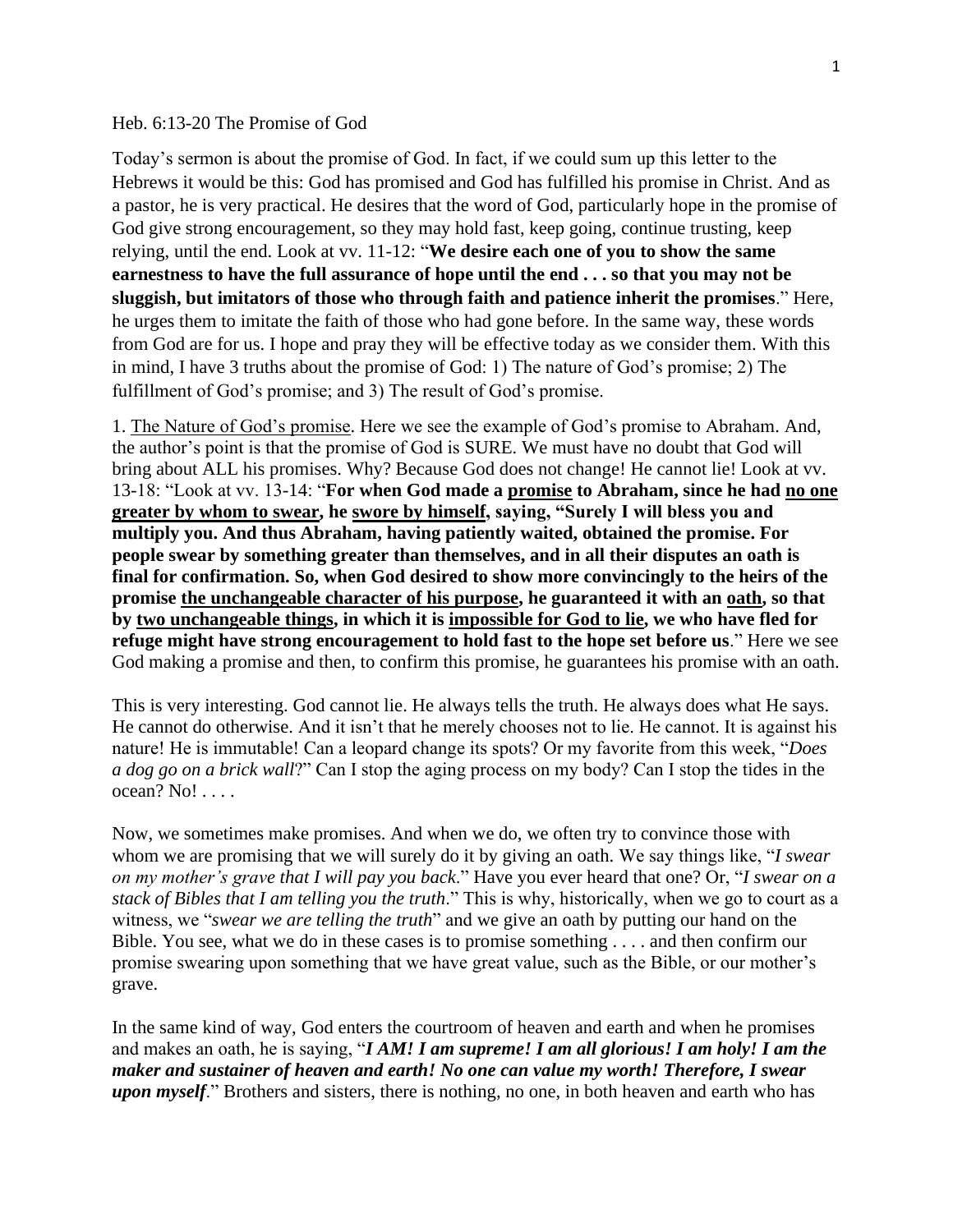more value than God. He is holy! He is righteous! He is good! He is all powerful, all knowing, all encompassing! He is life! He is everlasting light! And He cannot change! There are NONE like Him! He is the LORD!

Can you imagine doubting such a God . . . who makes a promise? This is why God says to Israel of Isaiah's time as they doubted his promise: "**Is my hand shortened, that it cannot redeem**?" (Is. 50:2). In ALL of Israel's rebellion and idolatry through the years, why does God not completely cast them away? He does not because He has promised to keep them and bless them and save both them and the nations? Why? Because He has promised. Is. 48:9: "**For MY name's sake I defer my anger; for the sake of MY praise I restrain it for you, that I may not cut you off**."

Listen to these words from Is. 46:8-11, God says: "**Remember this and stand firm, recall it to mind, you transgressors, remember the former things of old; for I am God, and there is no other; I am God, and there is none like me, declaring the end from the beginning and from ancient times things not yet done, saying, 'My counsel shall stand, and I will accomplish all my purpose,' calling a bird of prey from the east, the man of my counsel from a far country. I have spoken, and I will bring it to pass; I have purposed, and I will do it**."

With this in mind, we must ask, "Why does the author remind his readers?" Look at v. 18 again: "**so that by two unchangeable things, in which it is impossible for God toile, we who have fled for refuge might have strong encouragement to hold fast to the hope set before us** . . ." God himself does not need to make an oath. But, he does it for us! And this is the nature of God's promise. It is unchangeable! It is sure! (We will apply this at the end.)

2. The Fulfillment of God's promise. Now, let's turn our attention to the specifics of the promise and its fulfillment. Here, the author uses Abraham as an example. Look at v. 13: "**For when God made a promise to Abraham** . . ." So what was the promise? Look at v. 14: "**Surely I will bless you and multiply you**." Here we see that God will "bless" and God will "multiply." This is just a summary of the promise of God to Abraham. Let's think back for a moment. On at least 3 occasions we see God make a promise to Abraham (12:1-3; 18:17-18; 22:17-18) and this promise is often affirmed (15:5; 17:1-8). And in essence, they are the same. When God first called Abraham (Abram) he says, "**Go to a land I will show you and I will make you a great nation. I will make your name great, and in you all the families of the earth will be blessed** (Gen 12). Here we see land, offspring, and universal blessing. There are many who focus ONLY on these promises, land, offspring, and universal blessing. But, here, we must see that Abrham and the promises of Abraham are only a type, to which they point to something greater. YES, they are blessings, but they only extend to the earth, this life. But, in Christ, the blessings of God go beyond these blessings to their ultimate fulfillment in the new heavens and the new earth.

Abraham was around 70 years old when he received God's call and God's promise. And he left his land and headed to Canaan where he waited patiently. For more than 20 years both Abraham and Sarah continued to age, to the point where Sarah could no longer have children. She's too old! Now, if God's promise included children and they were too old, what do you think they thought about God's promise to make their descendants more numerous than the stars? (If you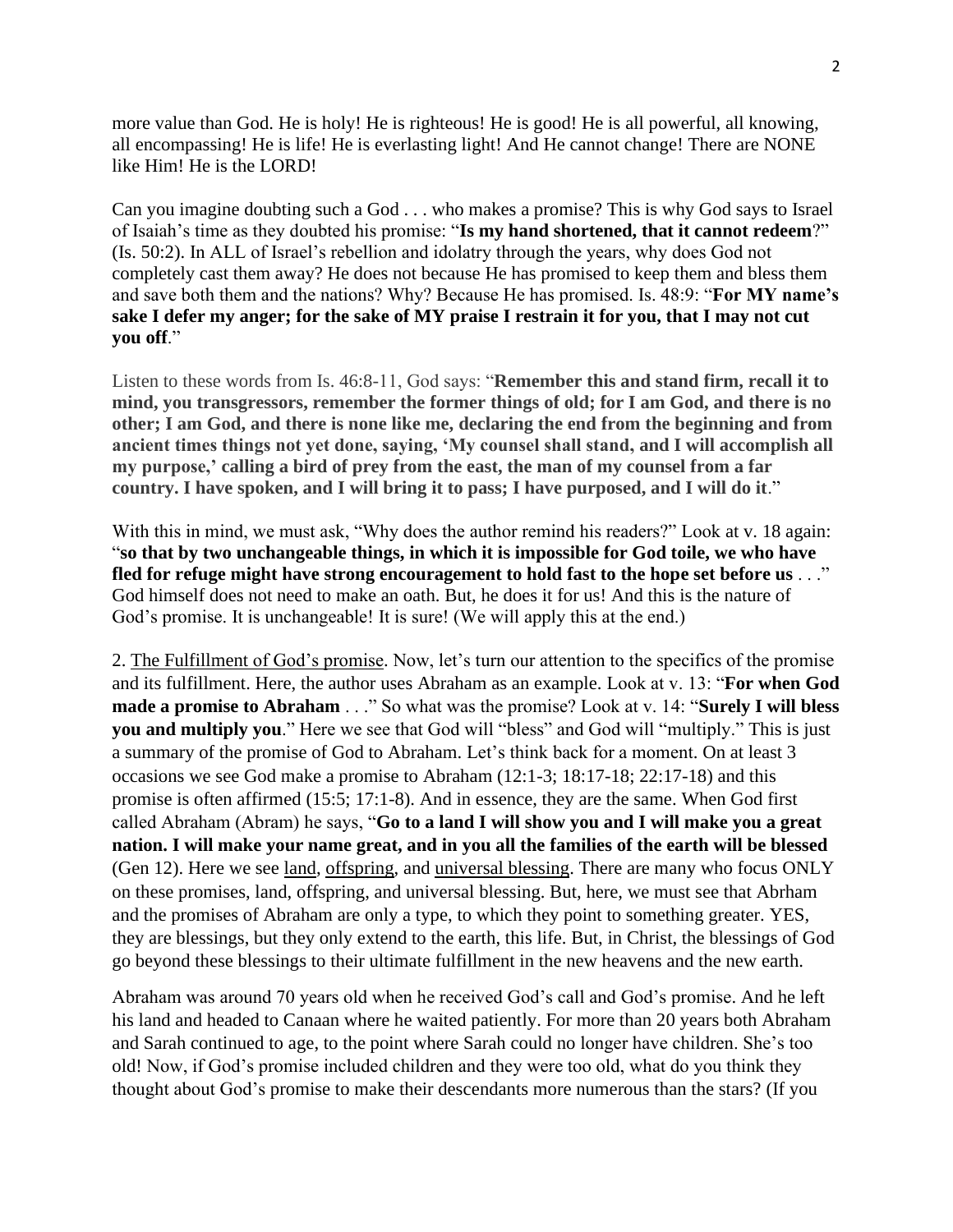can't physically have children, then God has broken his promise, right?) So, Abraham tries to take things into his own hands and a son from Sarah's midwife is born (Ishmael). But, Ishmael is NOT the son of the promise! And then, when Abraham and Sarah are old almost 100 years old, and after 25 years of waiting for God's promise to even begin to be fulfilled, they have a miraculous child, Isaac! Now, look back at v. 15 again: "**And thus Abraham, having patiently waited, obtained the promise**." Now, there are many commentators who believe that this "promise" in Hebrews, refers to Isaac. After all, he waited "patiently" for 25 years and God fulfilled his promise in giving Isaac. And 25 years is a long time to wait.

Now . . . this is certainly true! Isaac was key to God fulfilling his promise. And Abraham did receive this PART of God's promise. But, I do not think the author of Hebrews limits God's promise to Isaac only. You see, our author is quoting Gen. 22:17, which was given AFTER the birth of Isaac. You see, there was so much more to the promise given to Abraham. Still, there was land, and countless descendants that would cover the earth, and universal blessings. Look at Heb. 11:13: Speaking about all the OT saints, he says "**These** (including Abraham) **all died in faith, not having received the things promised, but having seen them and greeted them from afar, and having acknowledged that they were strangers and exiles on the earth**."

Let me ask some questions: "*Was God's promise fulfilled in Abraham's time? Was it fulfilled in Christ two thousand years ago? Will it be fulfilled in the future*?" Yes, Yes, and Yes. I believe God fulfills his promises in installments. With Abraham it was Isaac, some land, some descendants, some blessings. And as we continue, Israel gets all the land, their descendants become very numerous. Today, what is happening? We are called the "sons of Abrham." We are the "seed of Abraham." We have the same faith in the same God who makes the same promises. And in Christ, we see the true Son of Promise. Since Jesus' birth and life and death and resurrection and ascension to the Father, what is happening to the fulfillment of this promise now? The gospel is going to the Nations! This is why we go!

But, we still wait for a city whose builder and maker is God. We still wait with fallen creation even as it groans for redemption. We still wait for new bodies that will be given at the return of Christ. These words were for those Hebrew Christians as they were being persecuted. These words are for us today, as we go through the same trials and temptations and even persecutions in this age. And let me ask, "*How did Abraham wait for the promise that he did not receive*?" He waited with steadfast patience. After the birth of Isaac, there was another 75 years of waiting. This is our example as we wait for the promise of God to be completely fulfilled! And if everything was fulfilled in Christ's first coming, then why would he urge them and us to continue to wait with patience (and many other exhortations). Look back at 4:9-10: "**So then, there remains a Sabbath rest for the people of God, for whoever has entered God's rest has also rested from his works as God did from his**." Now, let me try and bring this together with great application in truth #3.

3. The Result of God's promise. For us, what is the result? With these truths before us, how do we live in this world. We live with HOPE that waits patiently for complete fulfillment. Look again at the 2nd part of v 18: "**so that by two unchangeable things, in which it is impossible for God to lie, we who have fled for refuge might have strong encouragement to hold fast to the hope set before us.**" After rebuking them sharply and telling them to move on to maturity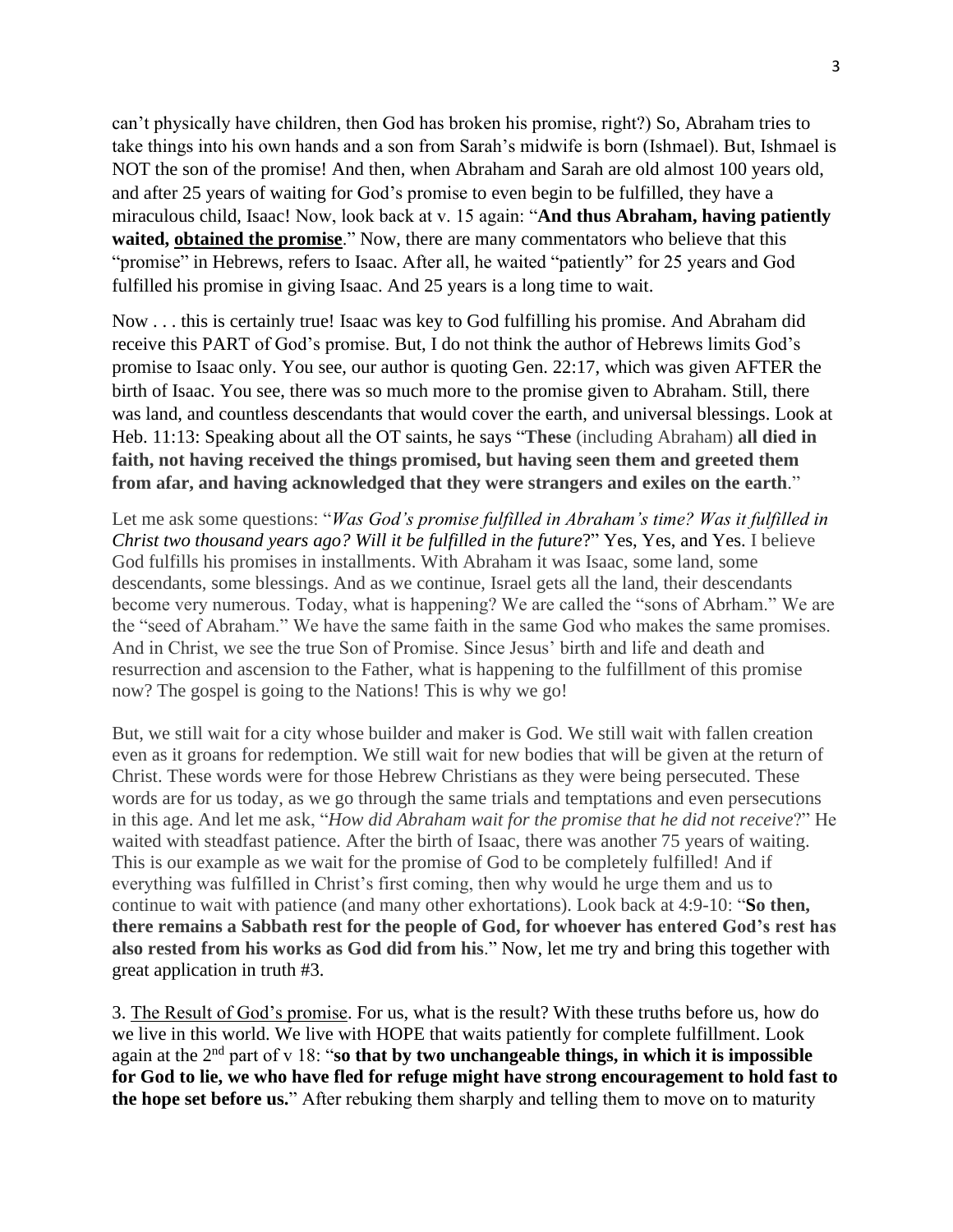and then giving them the warning of apostasy, as a good pastor, he reminds them of this great promise. Go back to v. 11: "**And we desire each one of you to show the same earnestness to have the full assurance of . . . . hope until the end** . . ." And also v. 18: "**we who have fled for refuge might have strong encouragement to hold fast to the hope set before us** . . ." Look at v. 19. We have a "**hope that enters into the inner place behind the curtain** . . ." Just as Abraham waited patiently for the promise, we must do the same. This promise is for Christians! It is not for the world. It is for "*those who have fled for refuge* . . ." This is what I did more than 30 years ago when I trusted Christ. I was dead in my trespasses and sins, without hope, standing under the wrath and displeasure of God. My faith was in the things of this world. My hope had no foundation. And this is the case of all those outside of Christ. Now, look at vv. 19-20: "**We have this as a sure and steadfast anchor of the soul, a hope that enters into the inner place behind the curtain, 20 where Jesus has gone as a forerunner on our behalf, having become a high priest forever after the order of Melchizedek**."

Here, we see the picture of an anchor. What does an anchor do? It secures a ship so that it doesn't move. It can't drift ashore or run aground and be destroyed. An anchor lies unseen at the bottom of the sea. In the same way, our hope lies anchored in the highest of heaven, "where Jesus has gone on our behalf." Brothers and sisters we can dislodge an earthly anchor if we have the right tools, etc. But, we cannot dislodge Christ from heaven. And that is where our hope lies. It is secure! No one can remove him from there. God has fulfilled his promise in Christ. Now, we can certainly say that Christ is our anchor. But this text says that "hope" is our anchor. And our anchor is fastened secure in Christ, who sits in heaven!

So what does this mean for us today? Let me end with some comments about hope.

Let's think for a moment about hope, compared to faith and love. In 1 Cor. 13:13 Paul says, "**So now faith, hope, and love abide, these three; but the greatest of these is love**." The reason love remains is because one day there will be no need for faith and hope. We will see him as he is. Faith and hope are for today! These are precious gifts to us from God. Faith looks to God. The object of our faith is the ONE who makes the promise. Abraham "BELIEVED" God. This is faith. But, hope is fixed on God's promise to save, and in fact all of his promises to us in this world. Do you see the difference? Faith says, "**I know whom I have believed I am convinced that he is able to guard until that day what has been entrusted to me**" (2 Tim. 1:12). But, hope is fixed upon God's promises. Hope looks through the Bible and sees ALL God's promises, and in the midst of life's difficulties, says, "I can go on. I will wait with patience. God cannot lie. He does not change. He will fulfill ALL of what He has said." Hope sustains us under the difficulties and discouragements in this life.

In 1 Thess. 5:8-11 we read: "**since we belong to the day, let us be sober, having put on the breastplate of faith and love, and for a helmet the hope of salvation. For God has not destined us for wrath, but to obtain salvation through our Lord Jesus Christ, who died for us so that whether we are awake or asleep we might live with him. Therefore encourage one another and build one another up, just as you are doing**." This is exactly what the writer of Hebrews is saying. When the sharp blows of this world come your way, when sickness or weakness, or discouragement or doubt, etc. comes at you in waves, you have the helmet of hope that protects you. Hope values the things promised and looks forward to the day of realization,